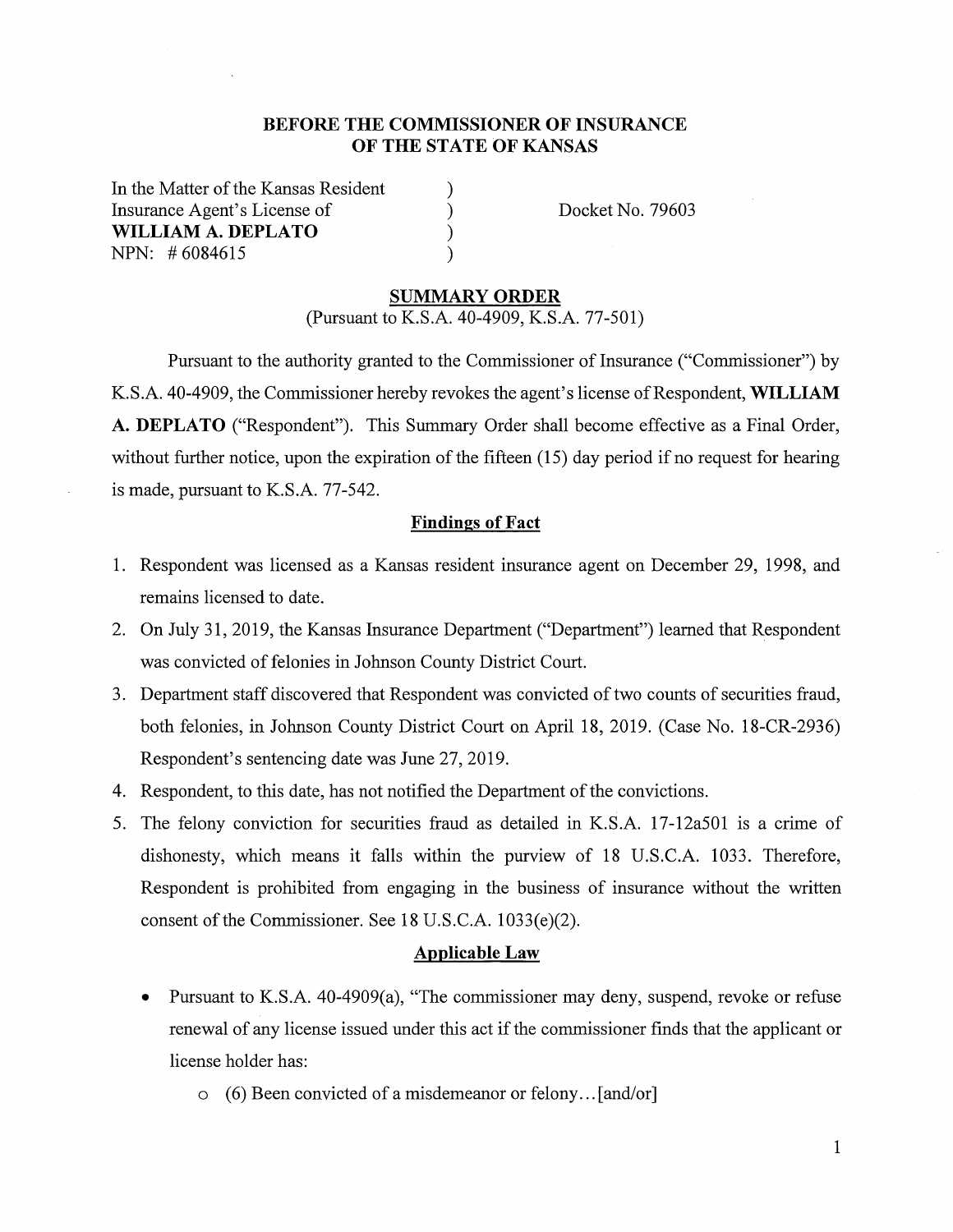- o (8) Used any fraudulent, coercive, or dishonest practice, or demonstrated any incompetence, untrustworthiness or financial irresponsibility in the conduct of business in this state or elsewhere." K.S.A. 40-4909
- Pursuant to K.S.A. 40-4909(b), "the commissioner may suspend, revoke or refuse renewal of any license issued under this act if the commissioner finds that the interests of the insurer or the insurable interests of the public are not properly served under such license." K.S.A. 40-4909
- Pursuant to K.A.R. 40-7-9, "Agents; change in the information contained on the most recent application for a license. Each person licensed in this state as an insurance agent shall report the following to the commissioner of insurance within 30 days of occurrence:
	- o ( c) each judgment or injunction entered against the licensee on the basis of conduct involving fraud, deceit, or misrepresentation, or a violation of any insurance law;
	- o ( d) all details of any conviction of a misdemeanor or felony. The details shall include the name of the arresting agency, the location and date of the arrest, the nature of the charge or charges, the court in which the case was tried, and the disposition rendered by the court. Minor traffic violations may be omitted;" K.A.R. 40-7-9
- Pursuant to  $18$  U.S.C.A.  $1033(e)$ :
	- $(1)(A)$ , "Any individual who has been convicted of any criminal felony involving dishonesty or a breach of trust, or who has been convicted of an offense under this section, and who willfully engages in the business of insurance whose activities affect interstate commerce or participates in such business, shall be fined as provided in this title or imprisoned not more than 5 years, or both.
	- o (B) Any individual who is engaged in the business of insurance whose activities affect interstate commerce and who willfully permits the participation described in subparagraph (A) shall be fined as provided in this title or imprisoned not more than 5 years, or both.
	- $\circ$  (2) A person described in paragraph (1)(A) may engage in the business of insurance or participate in such business if such person has the written consent of any insurance regulatory official authorized to regulate the insurer, which consent specifically refers to this subsection." 18 U.S.C.A. 1033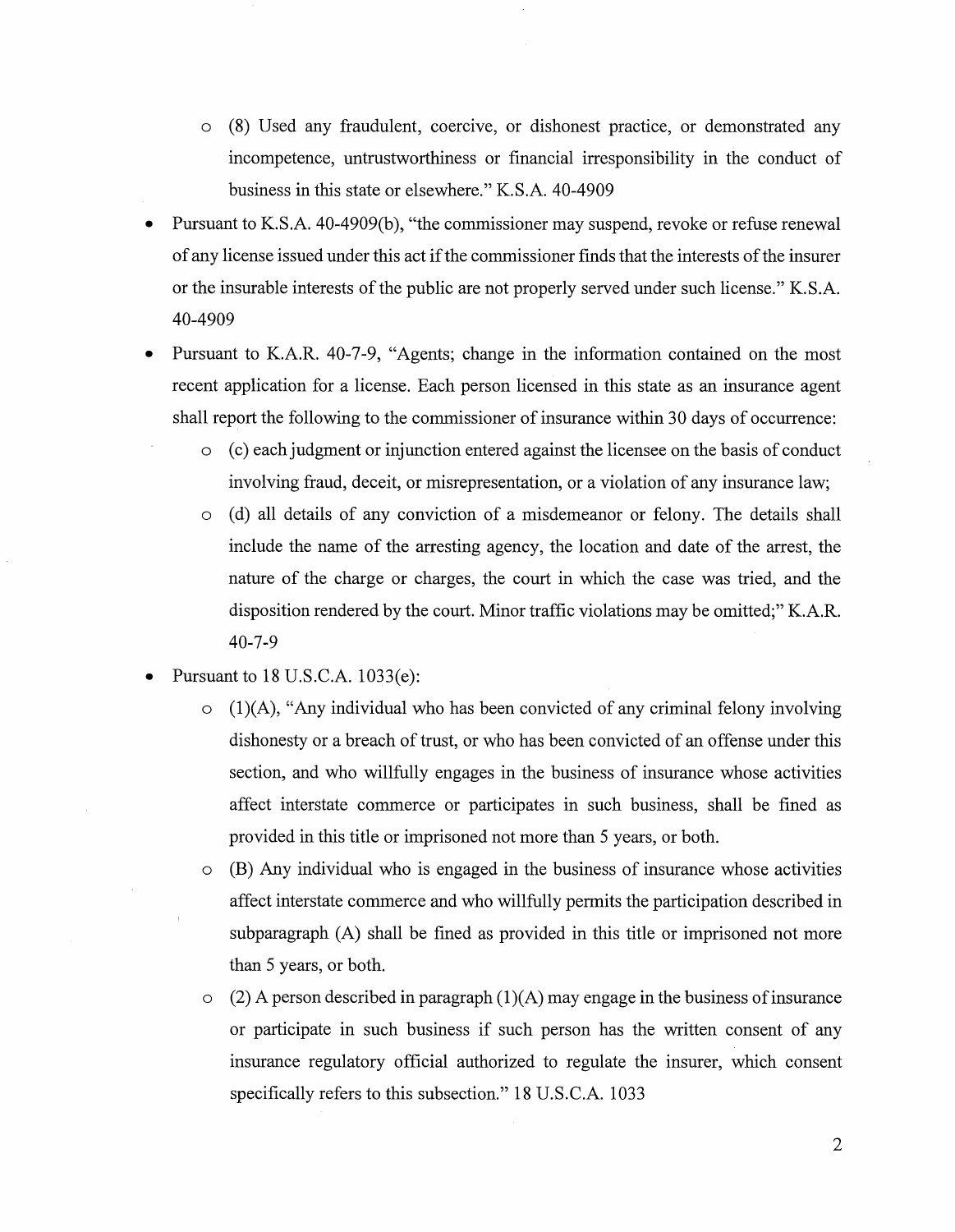#### **Policy Reasons**

- 1. It is in the public interest that the license of an agent who has recently been convicted of a felony involving dishonesty be revoked.
- 2. It is in the public interest that the license of an agent who failed to notify the Department of a felony conviction be revoked.

## **Conclusions of Law**

- 1. The Commissioner has jurisdiction over **WILLIAM A. DEPLATO** as well as the subject matter of this proceeding, and such proceeding is held in the public interest.
- 2. The Commissioner finds that Respondent's Kansas license may be revoked because **WILLIAM A. DEPLATO** was recently convicted of a felony involving dishonesty.
- 3. The Commissioner finds that Respondent's Kansas- license may be revoked because **WILLIAM A. DEPLATO** failed to notify the Commissioner of his recent felony conviction.
- 4. The Commissioner finds, pursuant to K.S.A. 40-4909(b), that the interests of the public are not properly served under Respondent's license.
- 5. Accordingly, the Commissioner concludes that sufficient grounds exist for the revocation of the insurance agent's license of **WILLIAM A. DEPLATO,** pursuant to K.S.A. 40- 4909(a) and (b).

# **IT IS THEREFORE ORDERED BY THE COMMISSIONER OF INSURANCE THAT:**

- 1. The Kansas resident Insurance Agent's License of **WILLIAM A. DEPLATO** is hereby **REVOKED** the effective date of this Order.
- 2. **IT IS FURTHER ORDERED** that **WILLIAM A. DEPLATO** shall **CEASE** and **DESIST** from the sale, solicitation or negotiation of insurance and/or receiving compensation deriving from the sale, solicitation or negotiation of insurance conducted after the effective date of this Order.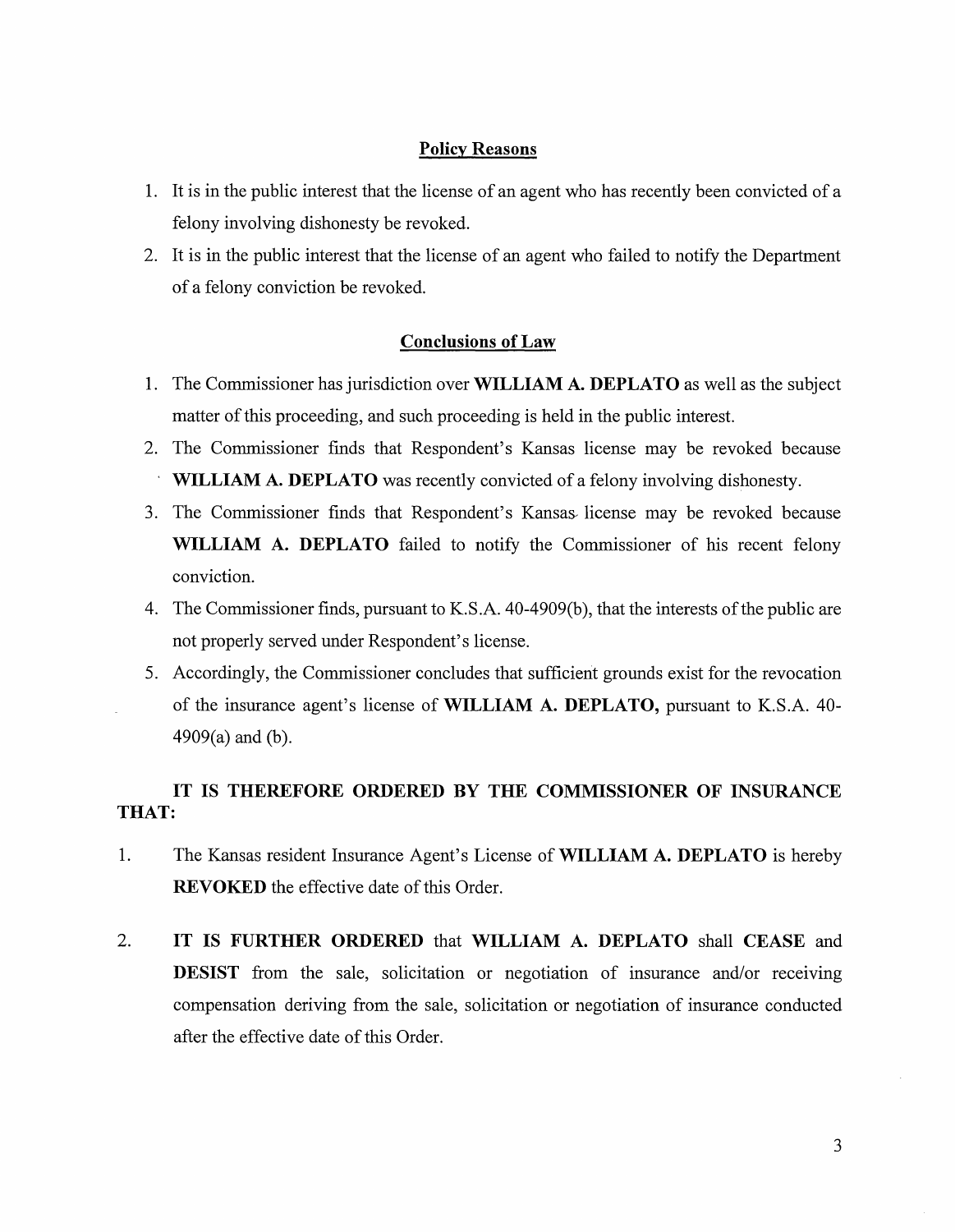## IT IS SO ORDERED THIS  $1^{S}$ **DAY OF** ¾..\_,,/- **'2019,** IN **THE CITY OF TOPEKA, COUNTY OF SHAWNEE, STATE OF KANSAS.**



Vicki Schmidt Commissioner of Insurance

BY:

ístin L. McFarland General Counsel

## **NOTICE AND OPPORTUNITY FOR HEARING**

**WILLIAM A. DEPLATO,** within fifteen (15) days of service of this Summary Order, may file with the Kansas Insurance Department a written request for hearing on this Summary Order, as provided by K.S.A. 77-542. In the event a hearing is requested, such request should be directed to:

> Justin L. McFarland, General Counsel Kansas Insurance Department 420 S.W. 9<sup>th</sup> Street Topeka, Kansas 66612

Any costs incurred as a result of conducting any administrative hearing shall be assessed against the agent/agency who is the subject of the hearing as provided by K.S.A. 40-4909(f). Costs shall include witness fees, mileage allowances, any costs associated with reproduction of documents which become part of the hearing record, and the expense of making a record of the hearing.

If a hearing is not requested, this Summary Order shall become effective as a Final Order, without further notice, upon the expiration of the fifteen (15) day period for requesting a hearing. The Final Order will constitute final agency action in the matter.